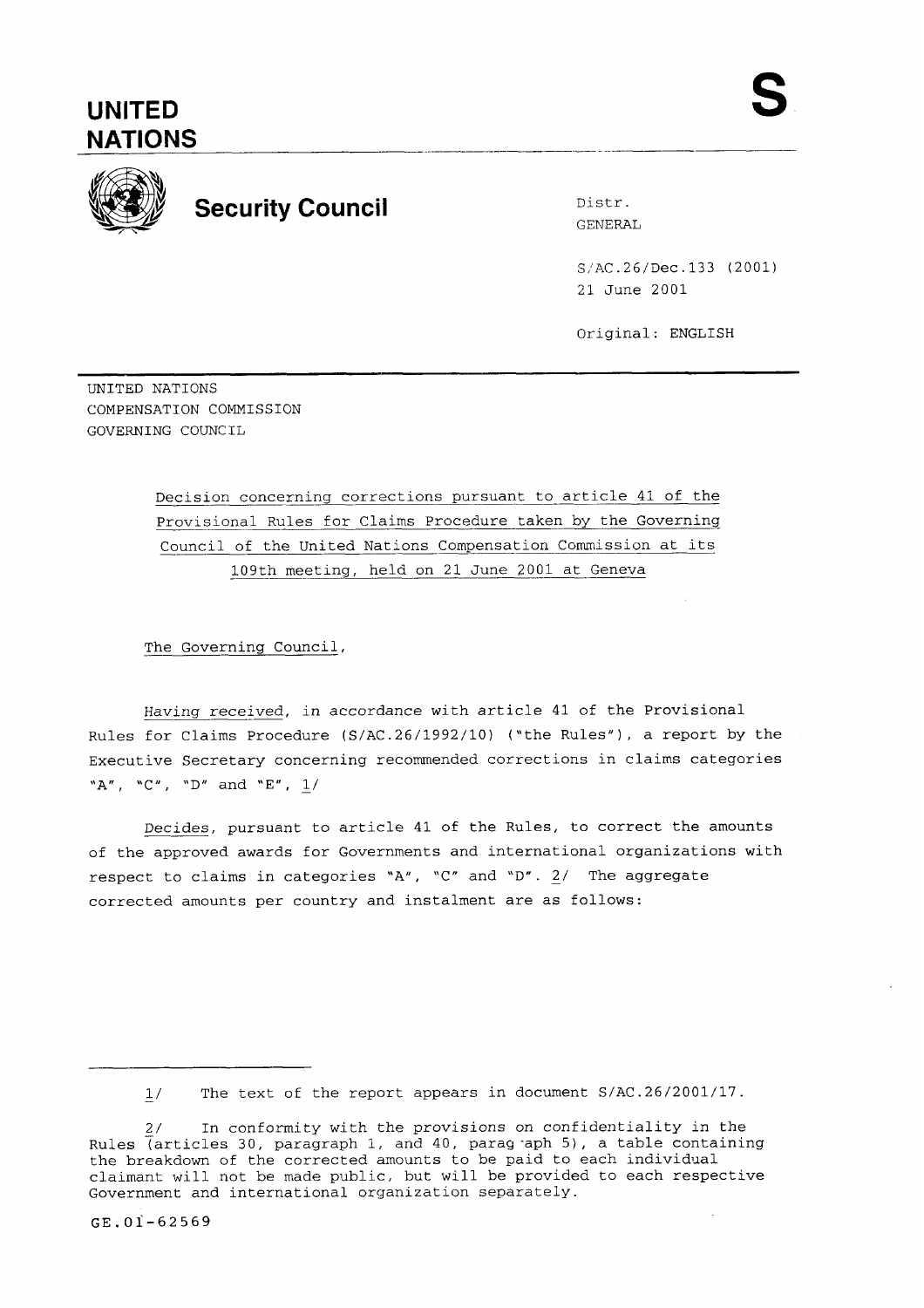#### Table 1. First instalment category "A" claims corrections

| Country or international<br>organization | Previous total award<br>(USD) | Corrected total award<br>"JSD. |
|------------------------------------------|-------------------------------|--------------------------------|
| Netherlands                              | 497.000.00                    | 498,500.00                     |
| Russian Federation                       | 2,880,000.00                  | 2,884,000.00                   |

#### Table 2. Fourth instalment category "A" claims corrections

| Country or international<br>organization | Previous total award<br>USD) | Corrected total award<br>(USD) |
|------------------------------------------|------------------------------|--------------------------------|
| Tsrael                                   | 0.00                         | 8.000.00                       |
| Pakistan                                 | 22,613,500.00                | 22,581,000.00                  |
| Russian Federation                       | 9,004,000.00                 | 8,992,000.00                   |

#### Table 3. Fifth instalment category "A" claims corrections

| Country or international | Previous total award | Corrected total award |
|--------------------------|----------------------|-----------------------|
| organization             | USD)                 | USD.                  |
| Jordan                   | 17,213,500.00        | 17,208,500.00         |

#### Table 4. Sixth instalment category "A" claims corrections

| Country or international<br>organization | Previous total award<br>(USD) | Corrected total award<br>(USD) |
|------------------------------------------|-------------------------------|--------------------------------|
| Philippines                              | 60.714.500.00                 | 60,718,500.00                  |
| Russian Federation                       | 3.392.000.00                  | 3,416,000.00                   |
| Sri Lanka                                | 35,555,000                    | 35,559,000                     |

#### Table 5. Special instalment of category "A" claims corrections

| Country or international<br>organization | Previous total award | Corrected total award |
|------------------------------------------|----------------------|-----------------------|
| Pakiscan                                 | -2.554.500.00        | -2 - 550 - 500.00 i   |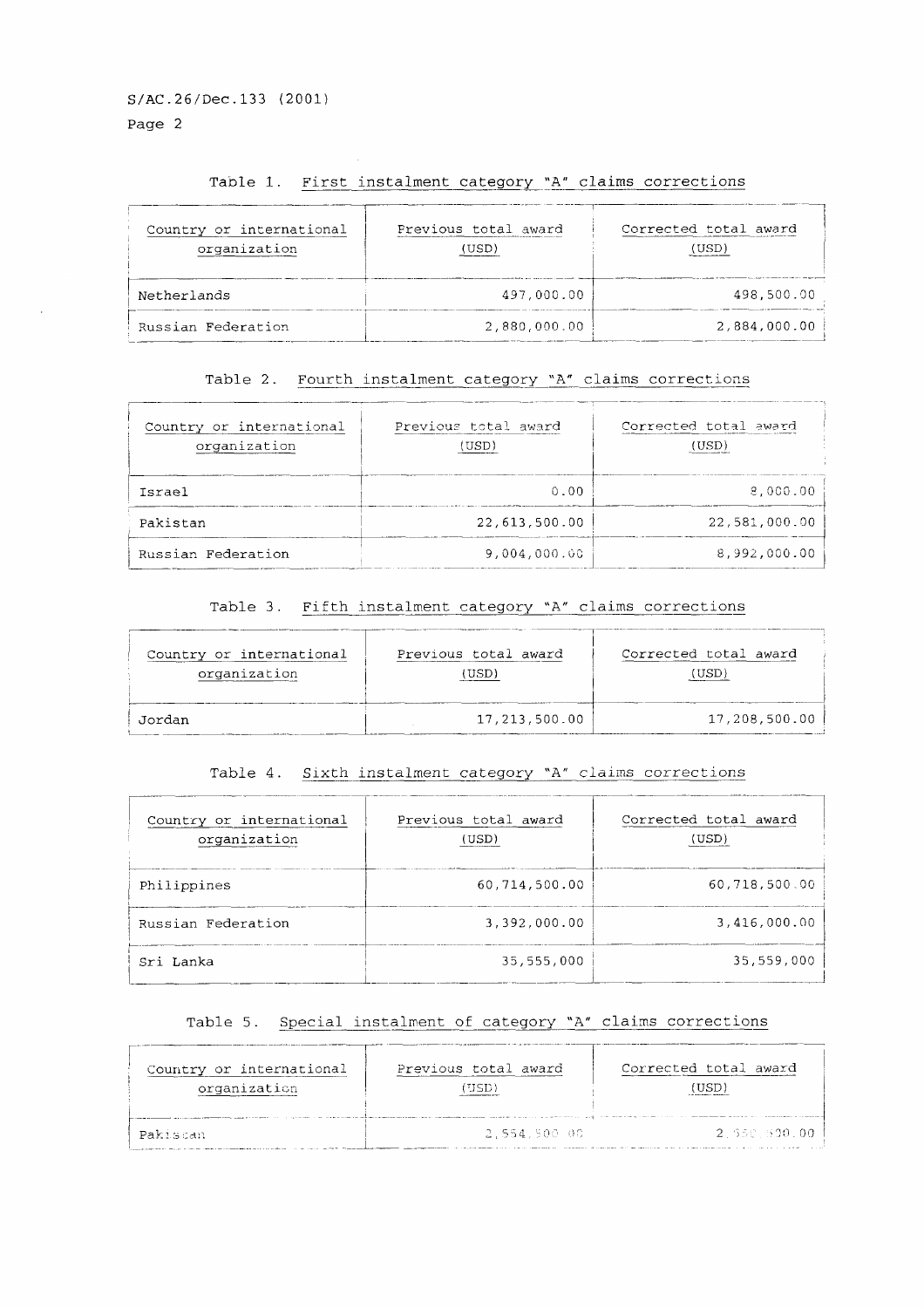#### Table 6. Second instalment category "C" claims corrections

|                                          |                                                            | S/AC.26/Dec.133 (2001)<br>Page 3 |
|------------------------------------------|------------------------------------------------------------|----------------------------------|
|                                          | Table 6. Second instalment category "C" claims corrections |                                  |
| Country or international<br>organization | Previous total award<br>(USD)                              | Corrected total award<br>(USD)   |
| Jordan                                   | 39,021,196.59                                              | 39.222.252.87                    |
| Lebanon                                  | 26,622,550.73                                              | 26,657,794.75                    |

#### Table 7. Fourth instalment category 'C" claims corrections

| Country or international | Previous total award | Corrected total award |
|--------------------------|----------------------|-----------------------|
| organization             | USD'                 | (USD)                 |
| Jordan                   | 24, 391, 714, 04     | 24,601,390.71         |

#### Table 8. Fifth instalment category 'C" claims corrections

| Country or international<br>organization | Previous total award<br>(USD) | Corrected total award<br>(USD) |
|------------------------------------------|-------------------------------|--------------------------------|
| Eqypt                                    | 86, 189, 253, 95              | 86,209,828.72                  |
| Jordan                                   | 94,656,247.13                 | 95, 297, 617. 27               |

#### Table 9. Sixth instalment category "C" claims corrections

| Country or international<br>organization | Previous total award<br>(USD) | Corrected total award<br>(USD) |
|------------------------------------------|-------------------------------|--------------------------------|
| Canada                                   | 9,404,478.30                  | 9,420,296.30                   |
| Jordan                                   | 181,792,145.37                | 184, 376, 357. 72              |
| Sudan                                    | 21,752,650.13                 | 21,774,189.83                  |
| UNDP Kuwait                              | 10, 435, 819. 73              | 10,448,233.71                  |
| UNRWA Gaza                               | 2,579,883.53                  | 2,601,904.29                   |

 $\sim 40^{\circ}$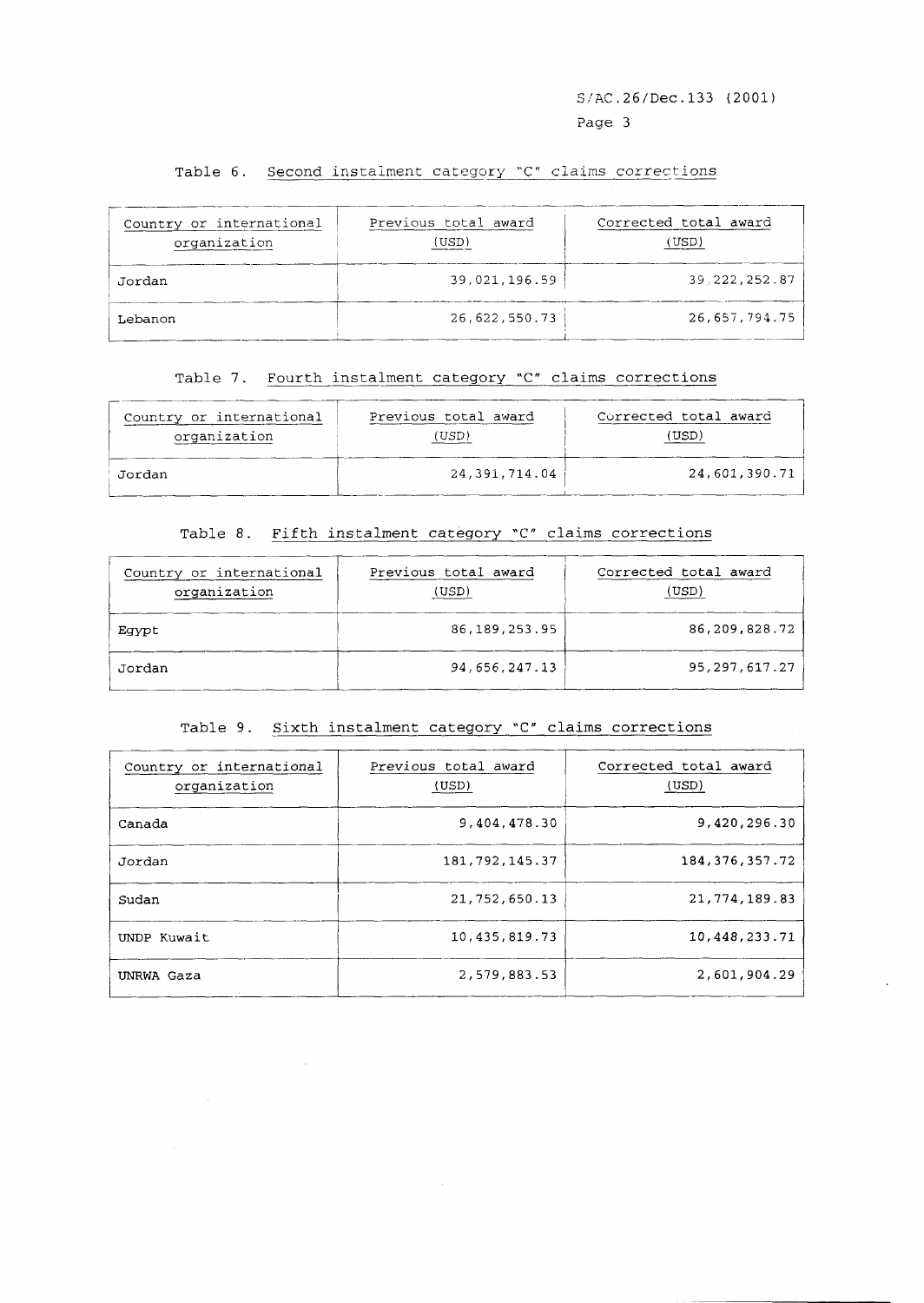#### Table 10. Seventh instalment category "C" claims corrections

| Country or international<br>organization | Previous total award<br>(USD) | Corrected total award<br>(USD) |
|------------------------------------------|-------------------------------|--------------------------------|
| Eqypt                                    | 231, 246, 647.69              | 231, 246, 759.58               |
| Jordan                                   | 282,081,956.56                | 283,065,883.77                 |
| Kuwait                                   | 788, 169, 338.64              | 788,898,228.35                 |
| Pakistan                                 | 74,516,436.77                 | 74,616,436.77                  |
| United Kingdom                           | 28,876,154.87                 | 28,879,654.87                  |

Table 11. Third instalment category **'D"** claims correction

| Country or international | Previous total award | Corrected total award |
|--------------------------|----------------------|-----------------------|
| organization             | (USD)                | (USD)                 |
| Canada                   | 252,031.36           | 334,386.03            |

| Country or international | Previous total award | Corrected total award |
|--------------------------|----------------------|-----------------------|
| organization             | (USD)                | USD                   |
| Jordan                   | 1,857,575.62         | 1,863,840.34          |

#### Table 13. Fifth instalment category **'D"** claims correction

| Country or international | Previous total award | Corrected total award |
|--------------------------|----------------------|-----------------------|
| organization             | USD)                 | USD)                  |
| India                    | 5,101,591.40         | 5,116,504.17          |

| Table 14. Corrected total awards for category "A" claims |  |  |
|----------------------------------------------------------|--|--|
|                                                          |  |  |

| (USD)                                                                                                                                                            | (USD)                          |  |
|------------------------------------------------------------------------------------------------------------------------------------------------------------------|--------------------------------|--|
| 252,031.36                                                                                                                                                       | 334,386.03                     |  |
| Fourth instalment (part one) category "D" claims correction                                                                                                      |                                |  |
| Previous total award<br>Corrected total award<br>(USD)<br>(USD)                                                                                                  |                                |  |
| 1,857,575.62                                                                                                                                                     | 1,863,840.34                   |  |
| Table 13. Fifth instalment category "D" claims correction                                                                                                        |                                |  |
| Previous total award<br>(USD)                                                                                                                                    | Corrected total award<br>(USD) |  |
| 5,101,591.40                                                                                                                                                     | 5, 116, 504.17                 |  |
| Decides also that, based on the above corrections, the corrected<br>total awards by instalment are as follows:<br>Corrected total awards for category "A" claims |                                |  |
| Previous total award<br>(USD) a/                                                                                                                                 | Corrected total award<br>(USD) |  |
| 189,579,000.00                                                                                                                                                   | 189,584,500.00                 |  |
| 732,605,000.00                                                                                                                                                   | 732,568,500.00                 |  |
|                                                                                                                                                                  |                                |  |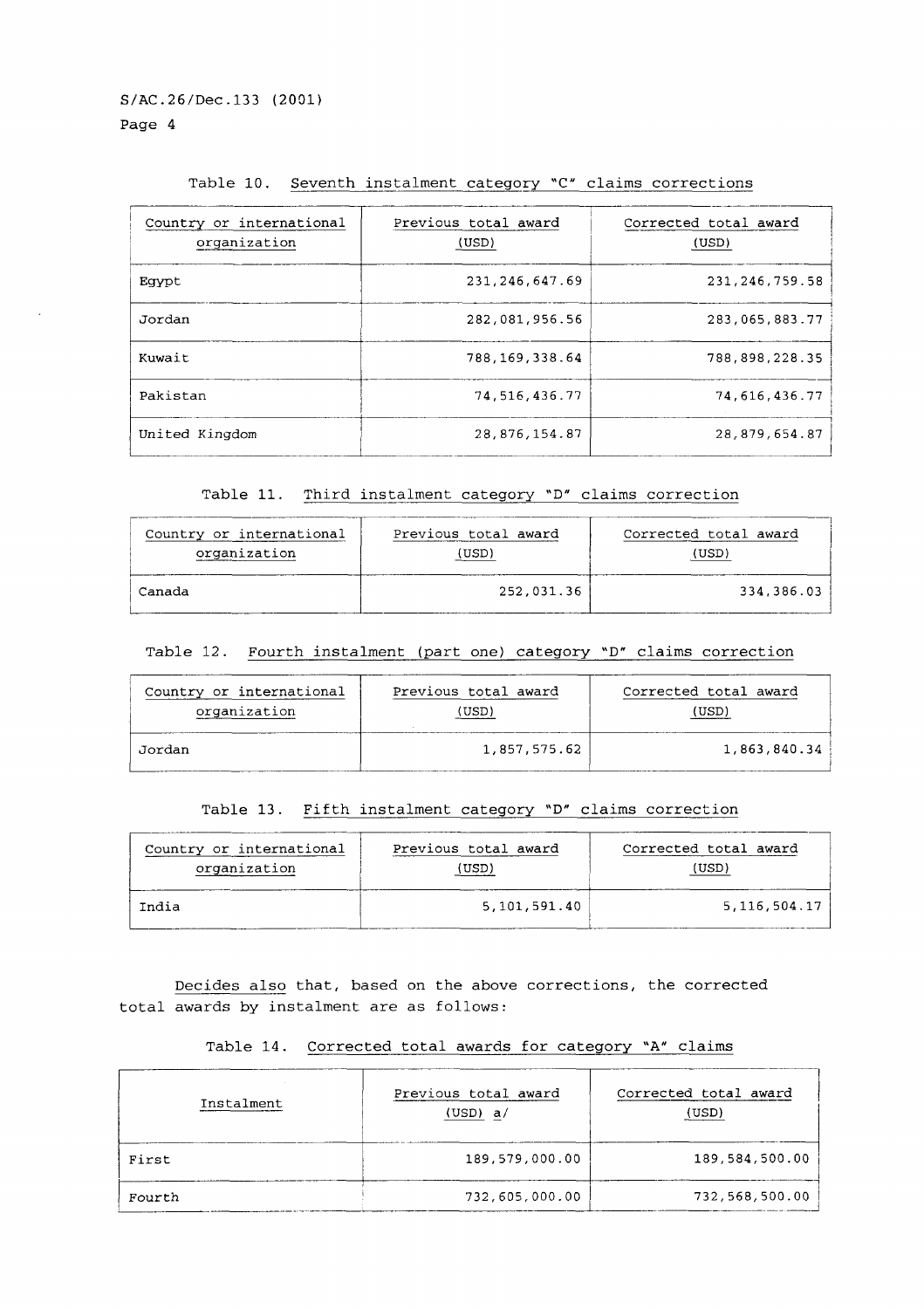| Instalment         | Previous total award<br>(USD) a/ | Corrected total award<br>(USD) |
|--------------------|----------------------------------|--------------------------------|
| Fifth              | 782,628,000.00                   | 782,623,000.00                 |
| Sixth              | 315, 376, 000.00                 | 315,408,000.00                 |
| Special (Pakistan) | 2,554,500.00                     | 2,550,500.00                   |

a/ The previous total award amounts in this column include the  $initial$  awards approved by the Governing Council in its decisions 22, 28, 29, 31, 33, 38, 67 and 101 (S/AC.26/Dec.22 (19941, S/AC.26/Dec.28 (19951, S/AC.26/Dec.29 (1995), S/AC.26/Dec.31 (19951, S/AC.26/Dec.33 (19951, S/AC.26/Dec.38 (19961, S/AC.26/Dec.67 (1999) and S/AC.26/Dec.lOl (2000)) and subsequent corrections approved by the Governing Council in its decisions 42, 44, 51, 54, 57, 71, 79, 85, 95, 99 and 109 (S/AC.26/Dec.42 (1997), S/AC.26/Dec.44 (1997), S/AC.26/Dec.51 (19981, S/AC.26/Dec.54 (1998), S/AC.26/Dec.57 (1998), S/AC.26/Dec.71 (1999), S/AC.26/Dec.79 (1999), S/AC.26/Dec.85 (1999), S/AC.26/Dec.95 (2000), S/AC.26/Dec.99 (2000), S/AC.26/Dec.109 (2000), and S/AC.26/Dec.122 (2001)).

| Instalment | Previous total award<br>(USD) a/ | Corrected total award<br>(USD) |
|------------|----------------------------------|--------------------------------|
| Second     | 431,744,251.33                   | 431,980,551.63                 |
| Fourth     | 654, 598, 151. 73                | 654,807,828.40                 |
| Fifth      | 735, 451, 980.54                 | 736.113.925.45                 |
| Sixth      | 765,713,687.98                   | 768, 369, 692. 77              |
| Seventh    | 1,932,668,679.87                 | 1,934,485,108.68               |

Table 15. Corrected total awards for category "C" claims

a/ The previous total award amounts in this column include the initial awards approved by the Governing Council in its decisions 25, 36, 37, 39, 41, 52 and 70 (S/AC.26/Dec.25 (1994),(S/AC.26/Dec.36 (19961, S/AC.26/Dec.37 (1996), S/AC.26/Dec.39 (1996), S/AC.26/Dec.41 (19971, S/AC.26/Dec.52 (1998) and S/AC.26/Dec.70 (1999)) and subsequent corrections approved by the Governing Council in its decisions 39, 41, 52, 85, 95 and 99 (S/AC.26/Dec.39 (1996), S/AC.26/Dec.41 (1997), S/AC.26/Dec.52 (19981, S/AC.26/Dec.85 (1999), S/AC.26/Dec.95 (2000), S/AC.26/Dec.99 (2000), S/AC.26/Dec.113 (2000) and S/AC.26/Dec.122 (2001)).